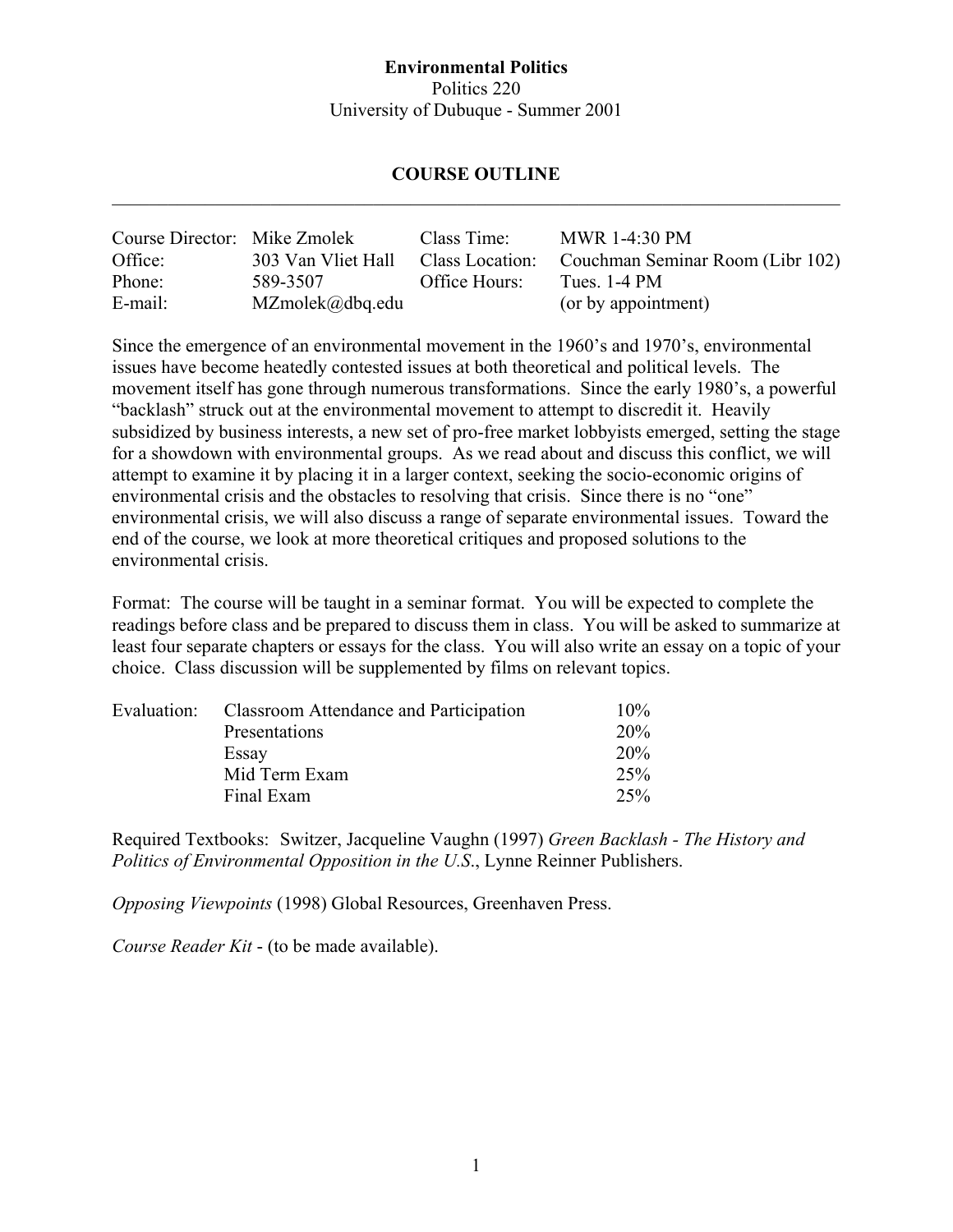#### **Environmental Politics**  Politics 220 University of Dubuque - Summer 2001 **ASSIGNMENTS & GRADING**

 $\_$  , and the contribution of the contribution of the contribution of the contribution of  $\mathcal{L}_\text{max}$ 

Grading Policy: Grades in this class are based upon a point system. You will be given both letter grades and point scores for each assignment. Your final grade will be derived from your performance in all the areas of the class, and based on your composite scores. The grading scale is 90-100 for an A, 80-19 for a B, 70-79 for a C, 60-69 for a D, and 59 or below for an F. Short quizzes will be given on most Thursdays. A review will be held before each exam.

Attendance and Participation (10%) - Attendance will be taken daily, and will count towards half of your Attendance and Participation score. The other half will be a letter mark given to you based upon your performance in class. Performance means coming to class having read the assignments and being an active participant in the discussion, including asking questions.

Presentations (25%) - During the course, you will be asked to select four reading assignments which you will present on. You will read the article or chapter and prepare up to 10 minutes' worth of summary of the key points which you will present at the beginning of class. You are especially encouraged to conclude each presentation with a number of questions for discussion about the reading. In addition, you will do one web-based assignment where you explore the website of a particular organization. In class, you will give a critical summary of the organization, its mission, its projects, and perhaps what its critics say about it.

Book Report Option - If you prefer not to present up to 3 times, you have the option of presenting only once, and also doing a 4-5 page book report on a book that is relevant to the course. You must get my approval of the title that you choose. If you are having a hard time locating a title, please see me for suggestions. Due: May 30.

Quizzes (9%) - There will be three pop quizzes during the course, with 5-10 questions each.

Web Assignment (6%) - You will do an internet search to locate the website of one of the organizations discussed in the book Green Backlash. You will write a two pages summary discussing the organization and its site (how it presents itself, etc.). This assignment will not be graded and it will not be handed back to you. Your work will help build future websites for this course, and your name will be credited appropriately.

Essay (20%) - You are required to write one essay on a topic relevant to the course and the reading material. The topic you select should focus on a contentious environmental issue. You will be sure to summarize at least two different points of view on the issues before providing your own analysis. An 'A' essay will be at least 10 pages in length, will cite at least three sources not included in the course materials, will be typed, double-spaced on plain white 8 1/2" x 11" paper. Times 12 point font is preferable. I strongly encouraged you to discuss you chosen essay topic with me. You are required to turn in a brief outline of your proposed essay showing what you will be covering and the sources you are working with. Outline Due: May 24. Final essay Due: May 30.

NOTE: Please be familiar with the University of Dubuque's policy on Academic Dishonesty. Read the "Values Violations" section of your Student Handbook. Know this policy.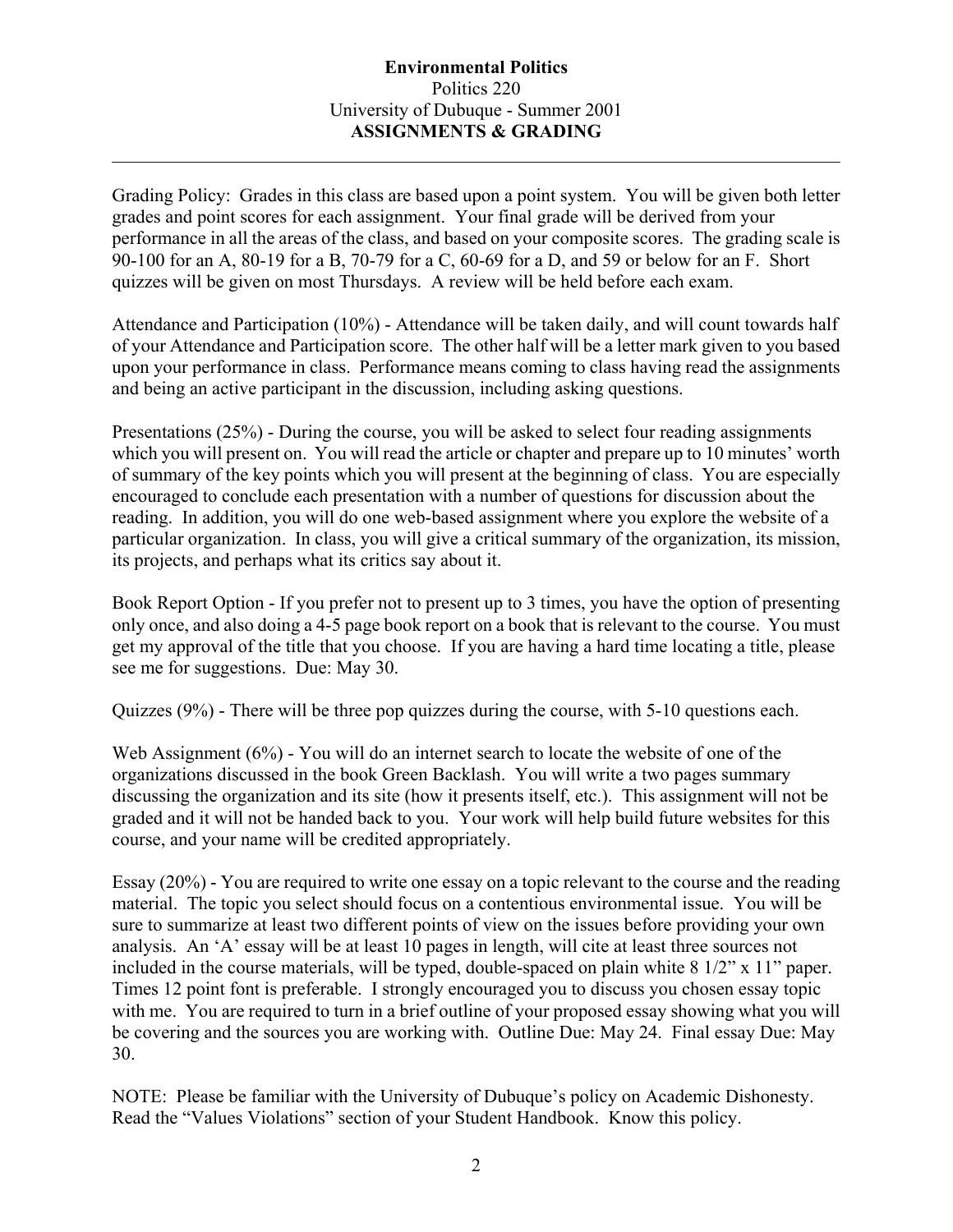### **Environmental Politics**  Politics 220 University of Dubuque - Summer 2001

#### **SYLLABUS & SEMINAR SCHEDULE (subject to revision)**   $\_$  , and the contribution of the contribution of the contribution of the contribution of  $\mathcal{L}_\text{max}$

### May 14 (Mon):

|                 | $1pm$ :             |                                | Introduction to the Course<br>Handout<br>Course Syllabus<br>Film: TBA                                                |
|-----------------|---------------------|--------------------------------|----------------------------------------------------------------------------------------------------------------------|
|                 |                     |                                | Part I: Global Environmental Resource Issues                                                                         |
| May $16$ (Wed): |                     |                                |                                                                                                                      |
|                 | $1-2$ pm:           | Assignment:                    | The Debate about Oil Reserves and Resources<br>Global Resources: Introduction & Chapter 1, pages $1-31$              |
|                 |                     |                                | 2:15-3:15 pm: The Debate about the Scarcity of Food Supplies<br>Assignment: Global Resources: Chapter 2, pages 25-46 |
|                 | $3:30-4:30$         | Assignment:                    | The Debate about Rain Forest Destruction<br>Global Resources: Chapter 2, pages 47-60                                 |
| May $17$ (Thu): |                     |                                |                                                                                                                      |
|                 | $1-2$ pm:           | Assignment:<br>Film: TBA       | Energy Debates: Nuclear Power and Oil<br>Global Resources: Chapter 3, pp. 115-122                                    |
|                 |                     |                                | 2:15-3:15 pm: Solar, Wind and Human Energy<br>Assignment: Global Resources: Chapter 3, pages 99-114                  |
|                 | $3:30-4:30$<br>Quiz | Assignment:                    | Bicycles, Automobiles & Oil<br>Global Resources: Chapter 3, pages 128-144                                            |
|                 |                     | Part II: The Future of Farming |                                                                                                                      |
| May $21$ (Mon): |                     |                                | *DUE: Essay Outlines                                                                                                 |

 1-2 pm: Debates on Organic Farming and Livestock Agriculture Assignment: Global Resources: Chapter 2, pages 63-79

 2:15-3:15 pm: Genetically Engineered Foods Assignment: Global Resources: Chapter 2, pages 75-83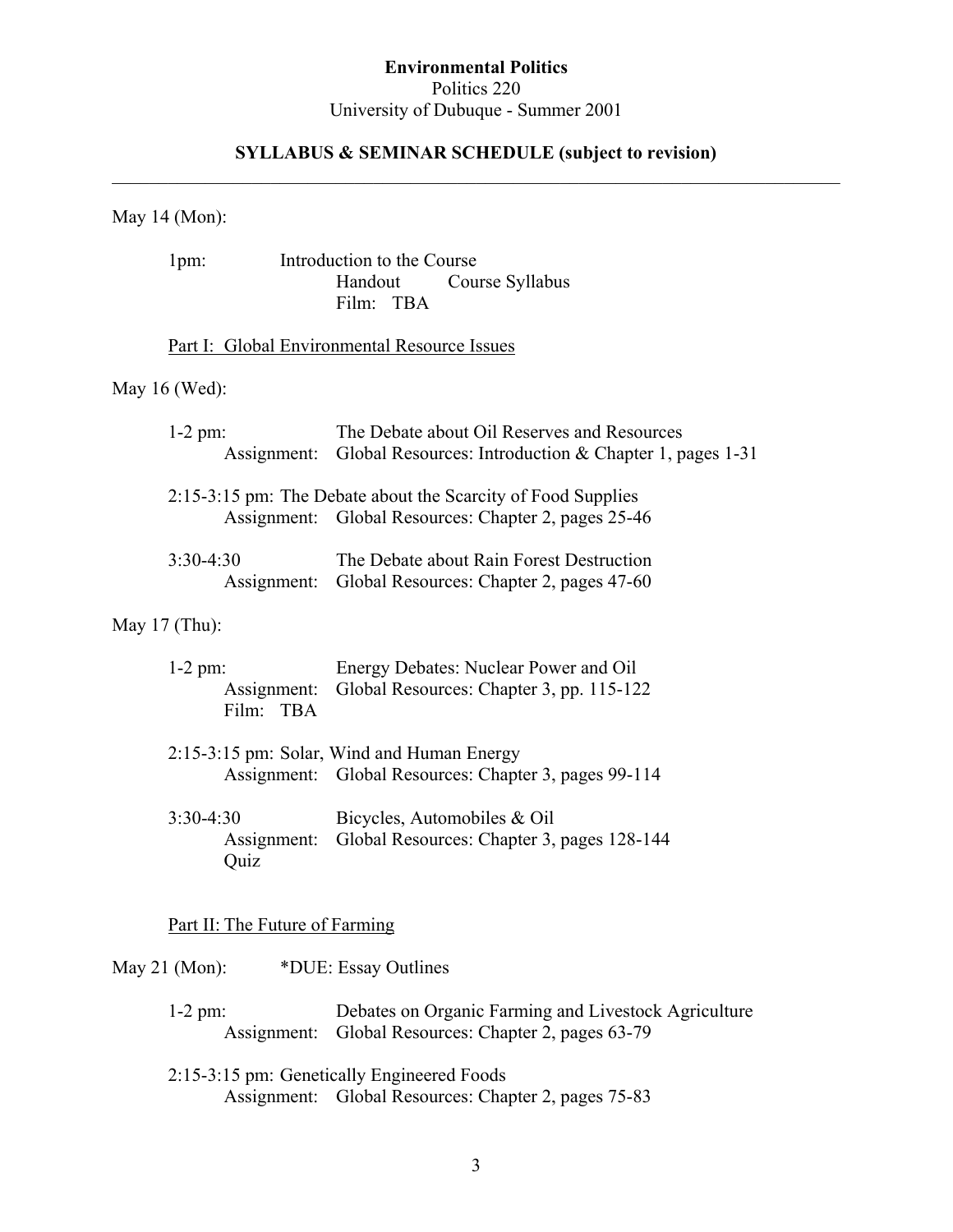|             | <b>Environmental Politics</b>          |
|-------------|----------------------------------------|
|             | Politics 220                           |
|             | University of Dubuque - Summer 2001    |
| $3:30-4:30$ | Biodiversity and the future of Farming |
|             | Assignment: Kit: Readings 1 and 2      |

# Part III: The Green Backlash and the Environmental Movement

# May 23 (Wed):

| $1-2$ pm:                           | The Green Backlash<br>Assignment: Green Backlash: Chs. 2-3, pages 49-102                                                   |
|-------------------------------------|----------------------------------------------------------------------------------------------------------------------------|
| 2:15-3:15 pm: The Business Backlash | Assignment: Green Backlash: Chs. 4-6, pages 103-170                                                                        |
| $3:30-4:30$<br>Assignment:          | The Sagebrush Rebellion<br>Assignment: Green Backlash: Ch. 7, pages 171-190                                                |
| May 24 $(Thu)$ :                    |                                                                                                                            |
| $1-2$ pm:<br>Assignment:            | The Wise Use Movement<br>Green Backlash: Ch. 8, pages 191-226                                                              |
| 2:15-3:15 pm: County Supremacy      | Assignment: Green Backlash: Ch. 9, pages 227-246                                                                           |
| $3:30-4:30$                         | Property Rights and the Complexity of the Green Backlash<br>Assignment: Green Backlash: Ch. 10 & Conclusion, pages 247-298 |
| May 28 (Mon) Labor Day: No Classes  |                                                                                                                            |
| May $30$ (Wed):                     | *DUE: Essays                                                                                                               |
| $1-2$ pm:                           | From Conservationism to Preservationism: the Emergence of the<br><b>Environmental Movement</b>                             |
| Assignment:                         | Green Backlash: Introduction & Chapter 1, pages 1-48                                                                       |
|                                     | 2:15-3:15 pm: The Politics of Regulatory Discontent<br>Assignment: Kit: Reading 3                                          |
| $3:30-4:30$<br>Assignment:          | The Environmental Movement Emerges<br>Kit: Readings 4, 5, 6 and 7                                                          |